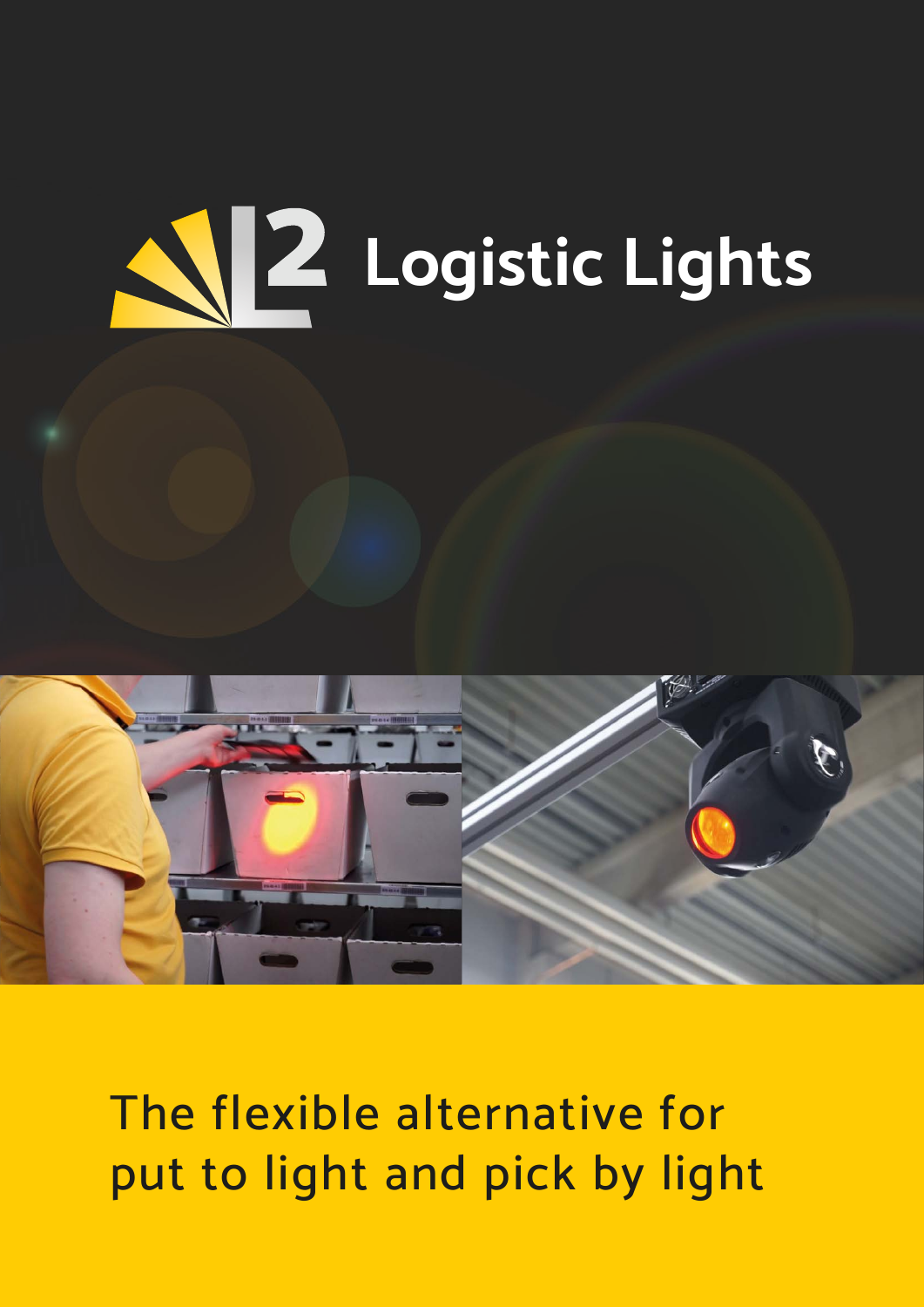#### **The Logistic Lights Principle**

Logistic Lights is the flexible solution for intralogistics, e-commerce fulfillment and replenishment. Design your pick and put processes more efficiently and ergonomically!



Through the intelligent use of proven technology we have developed an innovative solution for light-guided pick and put processes. In contrast to conventional systems, the shelf is not fitted with lighting equipment; instead, a spot of light is projected onto the targeted object.

Any number of objects can be highlighted with a single moveable spot. This makes the installation incredibly simple and enables the system to adapt dynamically to changes in your processes.

Your employees will benefit from the lightdirected processes. It puts an end to timeconsuming, exhausting searching, making their work more efficient while at the same time reducing error rates.

Logistic Lights can be controlled from your existing IT systems. We provide an open programming interface for any ERP or WMS. The process logic you already use can stay in place, optimized by Logistic Lights.

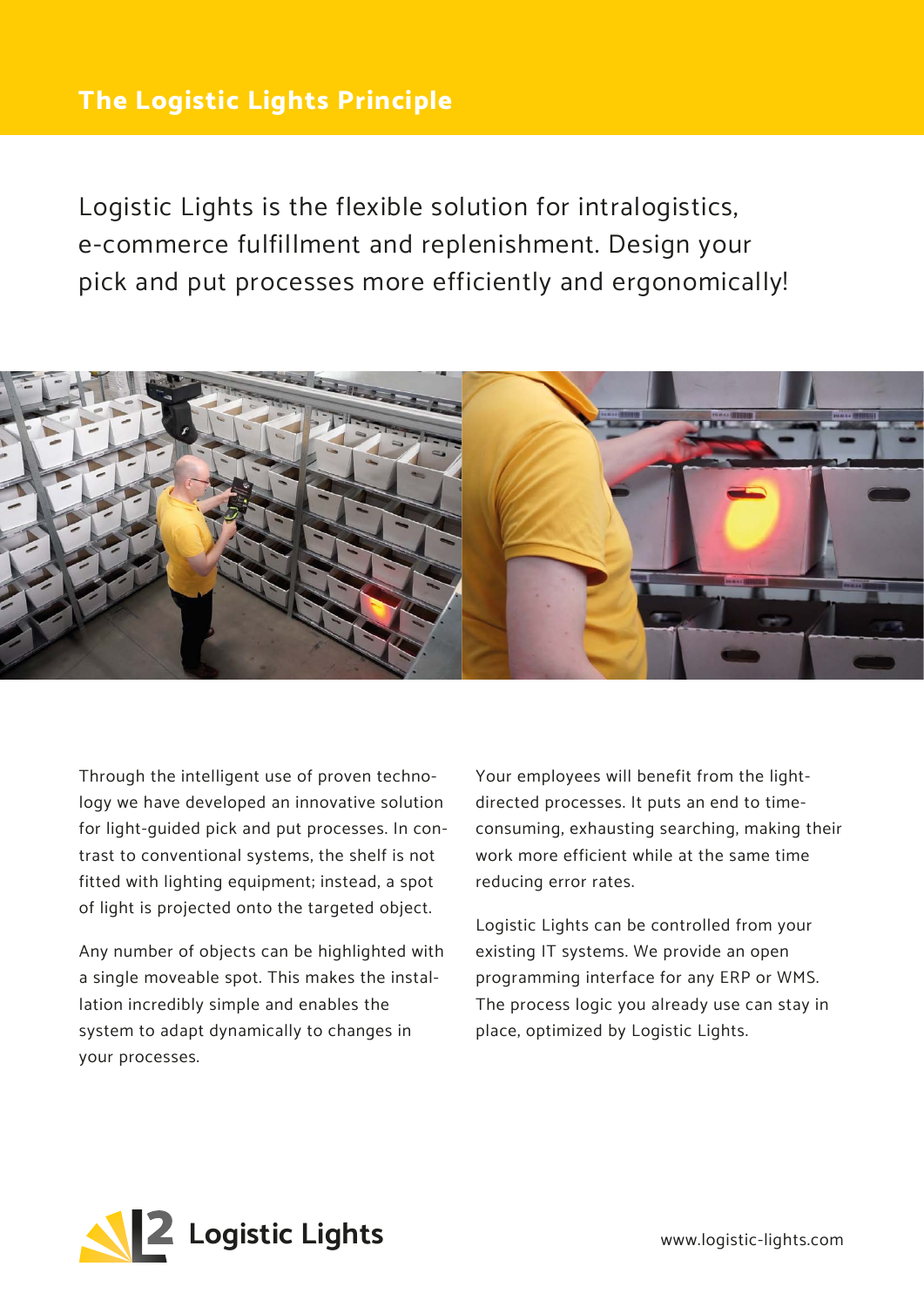#### **Efficiency At Every Level**

Low costs and unbeatable flexibility are two of the many advantages that Logistic Lights offers. The result is an unparalleled RoI and a high level of investment security.



#### **Employees & Logistic Lights**

When technology feels natural, ergonomics, acceptance and productivity increase.

- Quick to learn, intuitive to use
- Ergonomic sequence of movements
- Better quality due to lower error rate
- Higher motivation as searching is less frustrating
	- Reduces fatigue, increases employee working speed



#### **Return on Investment & Logistic Lights** The low acquisition costs pay off quickly due to the system's incomparable flexibility.

- Low total cost of ownership
	- No hidden costs
	- Reusable in following projects
- Measurably higher employee productivity

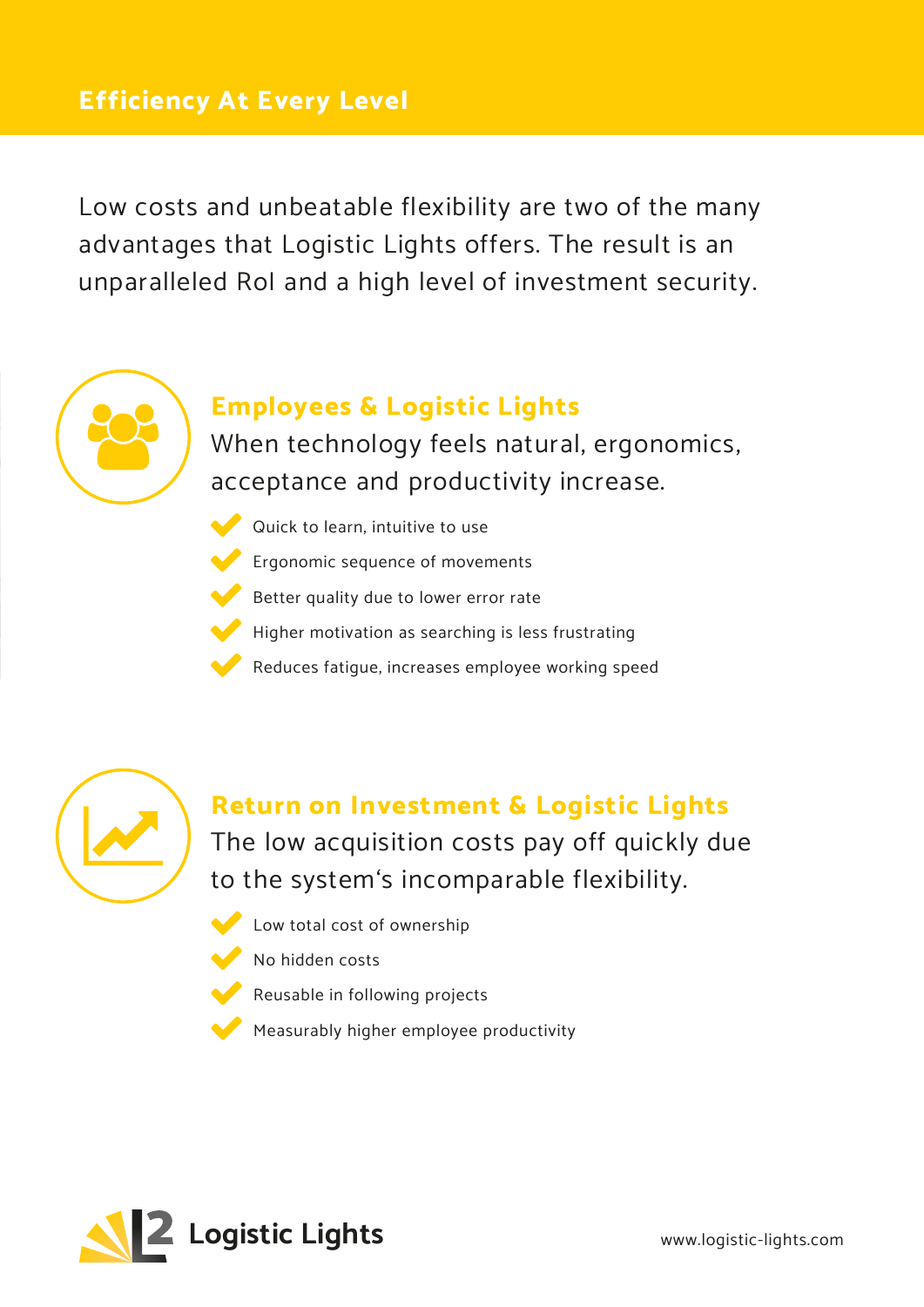



#### **IT-Integration & Logistic Lights**

Uncomplicated integration into your warehouse management system due to open interfaces.



Independent thanks to open HTTP interface

Logic and expertise behind processes remain in-house with no external dependencies

Compatible with all IT systems

Flexibly extendible



#### **Installation & Logistic Lights**

Quick to adapt to your requirements, new products and changes to storage situations.

- Simple to install, easily expandable, low maintenance
- No equipment needs to be installed on product shelves
- One spot covers a flexible number of items
- Objects of different shapes and sizes can be selected

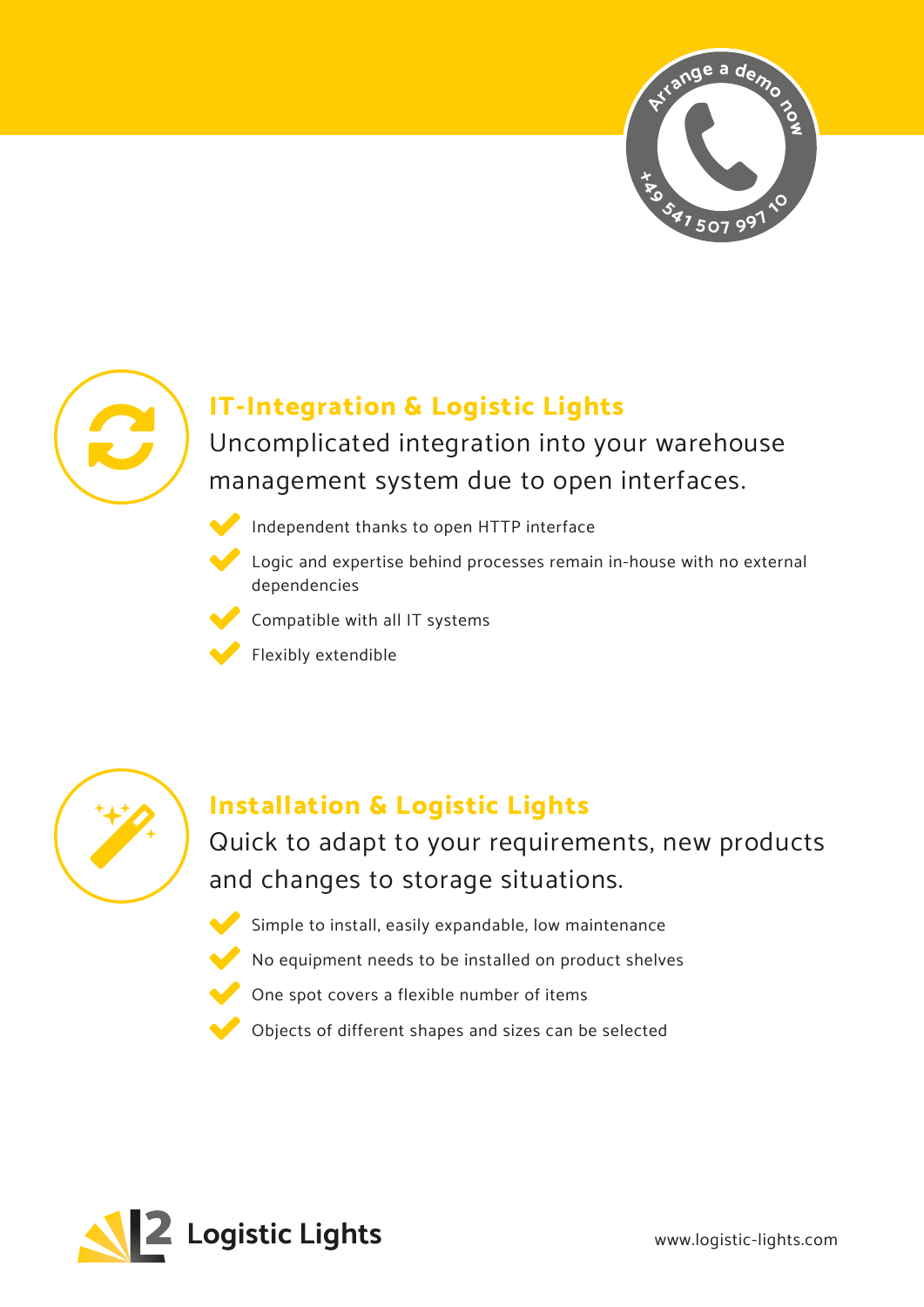The Logistic Lights solution is already used by renowned logistics service providers. The close cooperation with our customers produced outstanding results:

"The system is simple but effective and the result speaks for itself: with the help of Logistic Lights, we have been able to accelerate picking by approximately 5 seconds per pick, as the first user in a pilot project. With an annual volume of six million articles we save a considerable amount of time with the use of Logistic Lights and greatly optimize our processes. The system is set up in only a few hours and can be recalibrated at any time in just 5 minutes. We are delighted to have worked with Symbic to make Logistic Lights what they are today: an inexpensive and flexible alternative."



Robert Bommers COO Contract Logistics Hellmann Worldwide Logistics

"The service and commitment of the Logistic Lights team convinced us right from the start. The introduction was planned professionally and efficiently. We achieve greater productivity with the light guidance, and the system known internally as 'Project Disco Ball' also achieves a high level of acceptance among employees. We are really enthusiastic about it. It has been a pleasure working with you!"



Peter Fuchs Head of Purchasing Meyer & Meyer